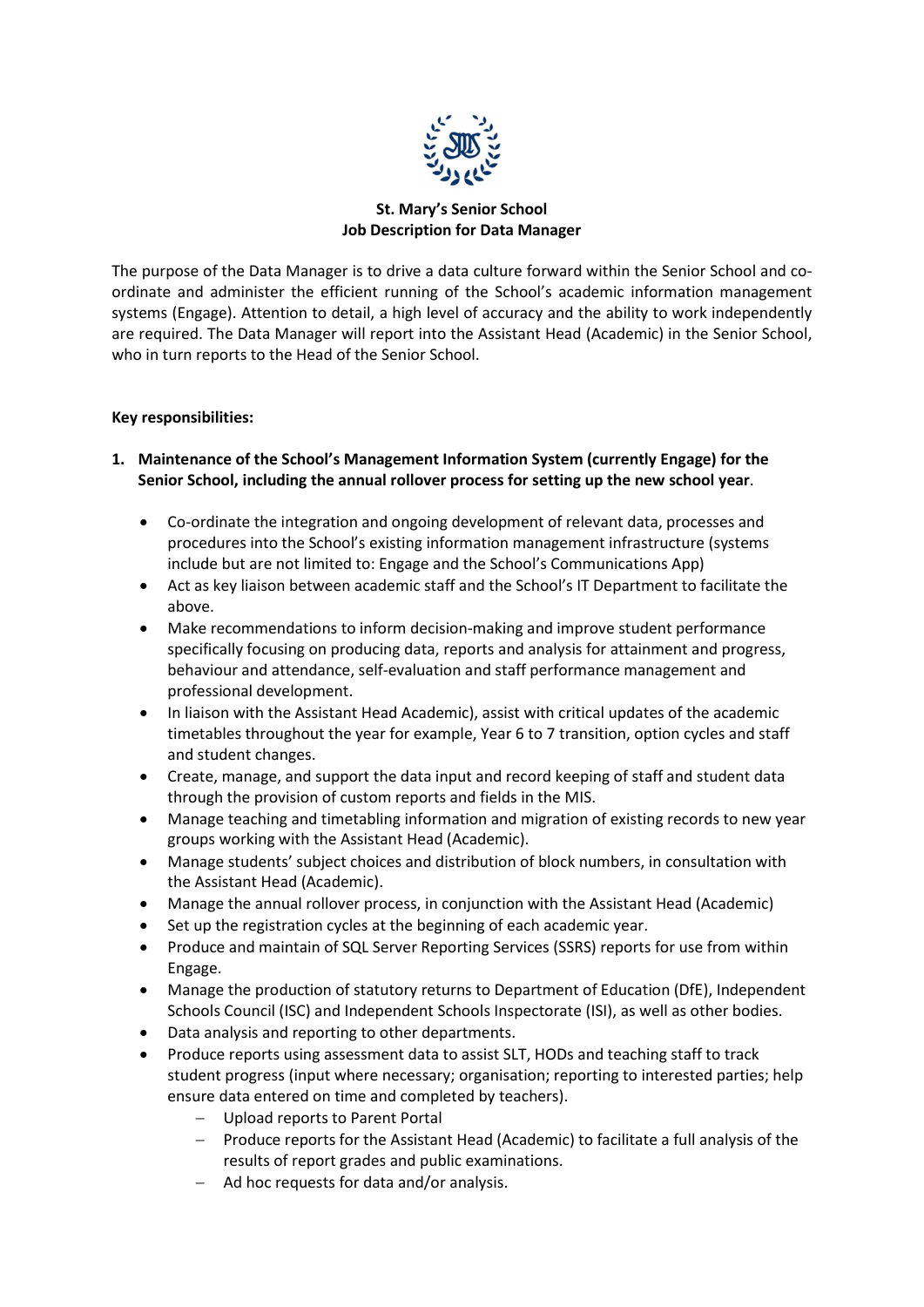- Management of Reporting, CEM data and associated responsibilities:
	- Design and set up report cycle templates for data collection and analysis of data in addition to creating templates for each reporting session.
	- Set up complex formulae for analysing student performance and confidential staff curriculum targets.
- Liaise with CEM for all school data requirements
	- Import CEM Centre data assessment scores.
	- Develop and maintain target data from MidYIS and Yellis, including the appropriate use of regression data.
	- Submit returns to the CEM regarding entries, examination results and baseline testing.
- Management of Engage, in conjunction with the Assistant Head (Academic)
	- Ensure the integrity of the data stored within Engage
	- Troubleshoot reported problems with the MIS and liaising with Engage as necessary.
	- Extend and/or supplement the use of Engage to serve the present and future needs of the School and assisting with staff training.
	- Work closely with the IT support staff to ensure the smooth running of data systems

## 2. Policy and Planning

.

- Contribute to the implementation and compliance of data protection policies as it relates to Engage.
- Work with the Senior Leadership Team Academic and Pastoral in setting clear and workable deadlines for data collection and to meet all deadlines.
- Develop standard operating procedures and best practices with regard to ongoing maintenance and usage of the Engage, including providing written protocols and guidance to relevant stakeholders.
- Provide feedback on integrations between systems.

#### 3. Additional Roles

- Assist the Examinations Officer and the Academic Leadership team in the Senior School, as requested
- Liaise with Head of Academic departments when required and as agreed with the Assistant Head (Academic) or by the Head of the Senior School.
- Liaise with the IT Department regarding all technical aspects of the School's Engage e.g. implementation of new systems and/or modules, upgrades, maintaining users and accounts, troubleshooting issues.

#### Other information

These duties will be developed into short and longer-term targets in consultation with the postholder. The post holder provides a range of support and therefore work is generated throughout the day. Due to the routine of schools, the workload may not be evenly spread throughout the year. This job description will be reviewed annually and may be subject to amendment or modification at any time after consultation with the post holder.

St Mary's is committed to safeguarding and promoting the welfare of children and expects all staff and volunteers to share this commitment. All candidates must be willing to undergo child protection screening, including checks with past employers and the Disclosure and Barring Service.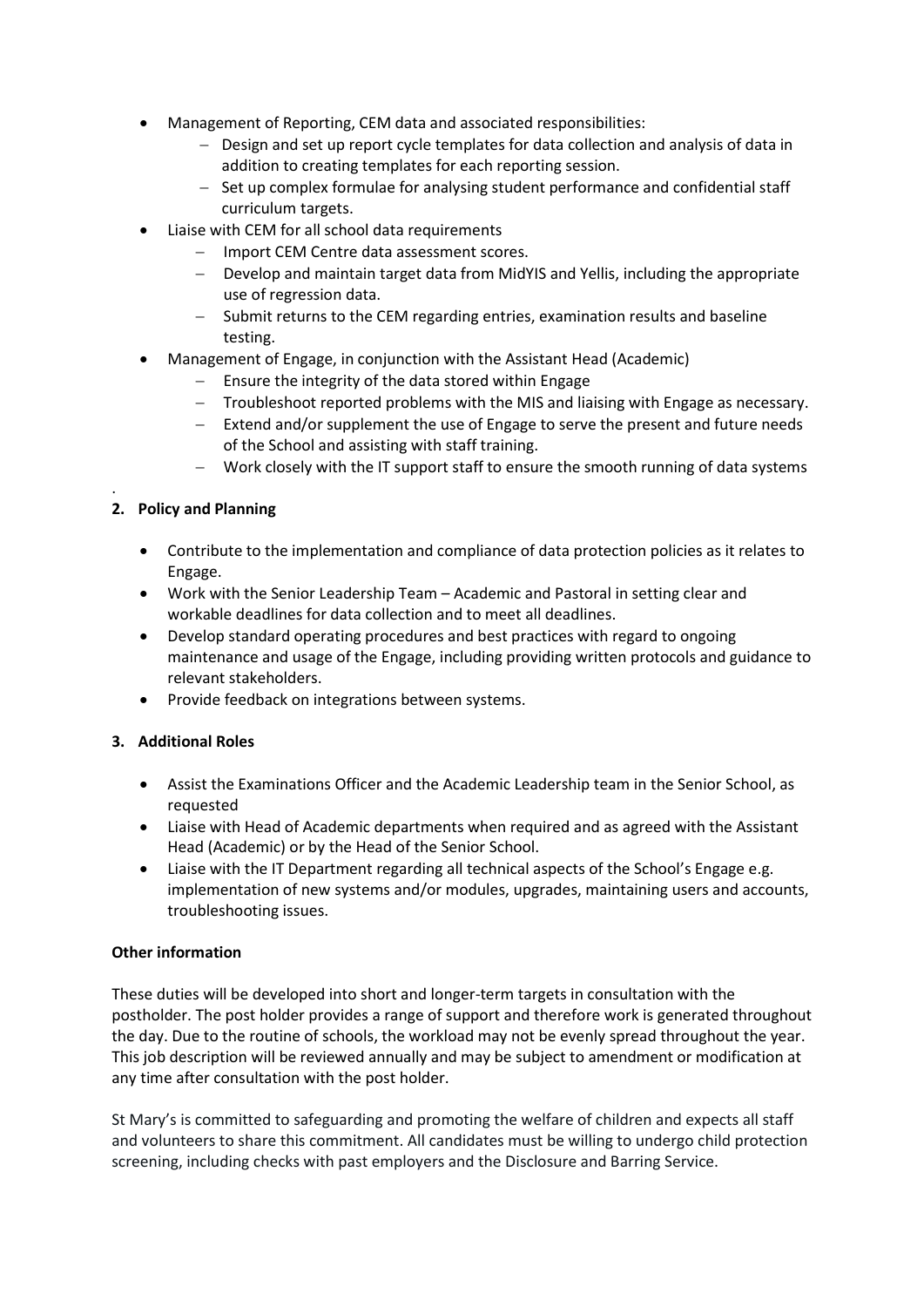# Person specification

|                             | <b>Essential</b>                                                                                                                                                                                                                                                                                                                                                                                                                                                                                                                                                                                                                                                                                                                                                                  | <b>Desirable</b>                                                                                                                                                                                                                                                 |
|-----------------------------|-----------------------------------------------------------------------------------------------------------------------------------------------------------------------------------------------------------------------------------------------------------------------------------------------------------------------------------------------------------------------------------------------------------------------------------------------------------------------------------------------------------------------------------------------------------------------------------------------------------------------------------------------------------------------------------------------------------------------------------------------------------------------------------|------------------------------------------------------------------------------------------------------------------------------------------------------------------------------------------------------------------------------------------------------------------|
| <b>Qualifications</b>       | Educated to at least A level or<br>equivalent or have relevant<br>vocational experience (F)<br>Minimum of 5 GCSE's at C grade<br>or above in math's & English                                                                                                                                                                                                                                                                                                                                                                                                                                                                                                                                                                                                                     | Evidence of continuing<br>professional development<br>(F/I/R)                                                                                                                                                                                                    |
| <b>Experience/Knowledge</b> | Experience of managing and<br>developing MIS data system<br>(does not have to be Engage)<br>Experience of working in an<br>educational environment. (F/I)<br><b>Experience of producing</b><br>accurate data for reporting and<br>assessment<br>Experience of forming and<br>maintaining network<br>relationships<br>Information gathering and<br>$\overline{\phantom{0}}$<br>analysis<br>(F/I/R)                                                                                                                                                                                                                                                                                                                                                                                 | Knowledge of ISI<br>requirements re: academic<br>data. $(F/I)$                                                                                                                                                                                                   |
| <b>Skills</b>               | Excellent IT skills. (F/I/R)<br>Ability to focus on detail and<br>accuracy when compiling<br>reports. (F/I)<br>Excellent communication skills -<br>including being able to present<br>and train staff (F/I/R)<br>Excellent organisational and<br>$\overline{\phantom{0}}$<br>planning skills including the<br>ability to be flexible to achieve<br>targets. (I)<br>Ability to work to deadlines. (I/R)<br>Ability to form good working<br>relationships with colleagues and<br>external clients. (I/R)<br>Ability to work to professional<br>standards, to develop effective<br>working relationships, think<br>independently and make<br>judgements and to influence<br>others through persuasion/<br>discussion (I/R)<br>Enthusiastic, innovative and<br>forward-looking. (F/I) | Excellent leadership skills. (I)<br>Ability to work with and lead<br>a diverse team of staff. (F/I)<br>Sense of humour. (I)<br>Knowledge of school<br>timetables (F/I/R)<br>Knowledge of statutory data<br>reporting requirements such<br>as school census (I/R) |
| <b>Personal Attributes</b>  | Ability to promote the positive<br>image of the organisation (I)                                                                                                                                                                                                                                                                                                                                                                                                                                                                                                                                                                                                                                                                                                                  | Good sense of humour (I)                                                                                                                                                                                                                                         |